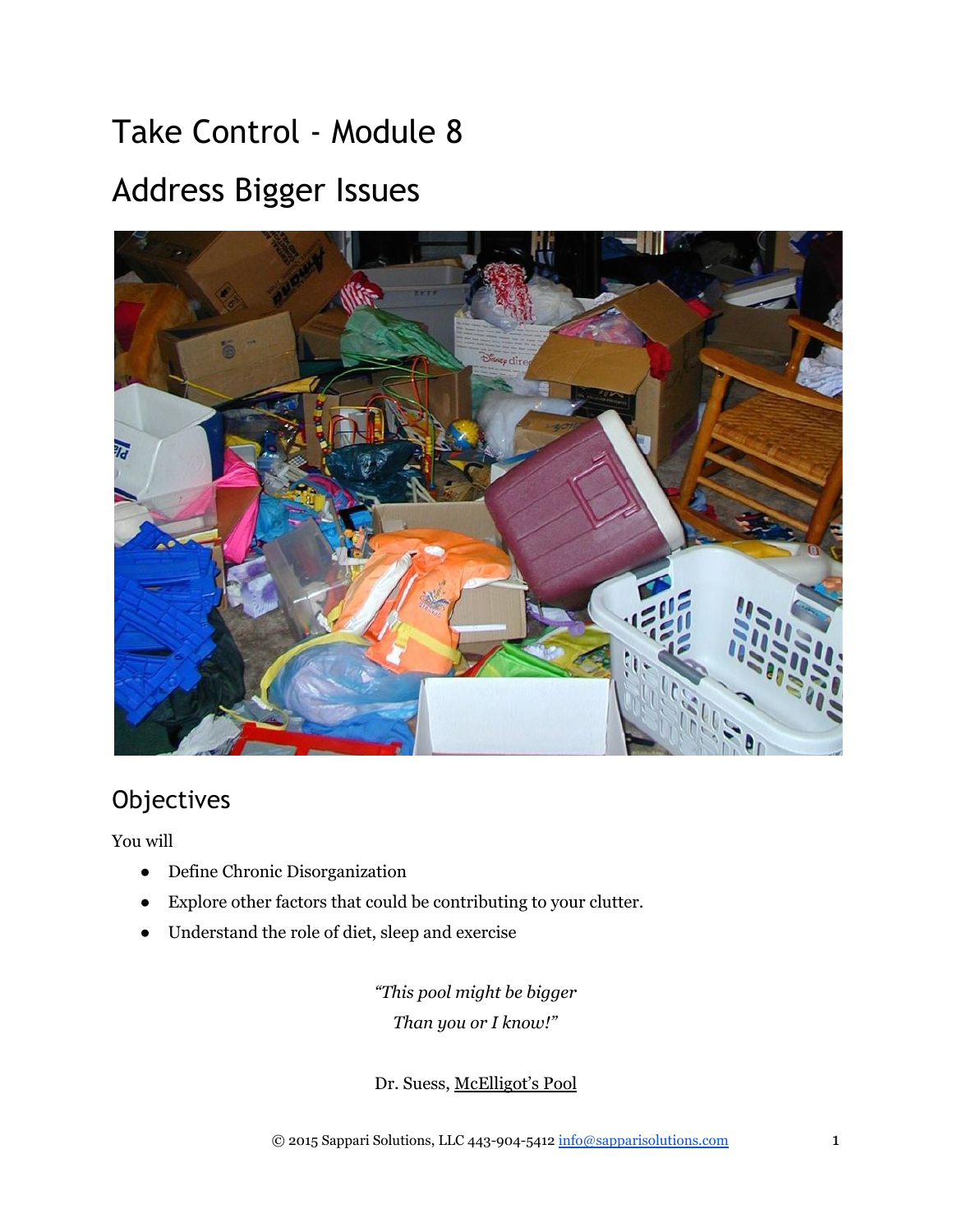## Instruction

This section may not be for you if things have just gotten a little out of whack due to the speed of life. It happens. You were able to manage and stay organized when it was just you living on your own. Things were not too bad when you got married or started your job. But then you moved twice in a year. Your uncle passed away and so did your dog. You started a family, three more kids arrived, and now you sit wondering how you kept it all together all those years ago. Maybe all you are facing is the need for a 'reset' button on your current situation.

However, sometimes the life transitions become too much to manage and other times there are more complex situations that need our attention. In Module 6 we talked about removing obstacles to getting organized. Sometimes, those obstacles are bigger and require more time, energy and support than what we described in Module 6.

Chronic Disorganization is a term used by the organizing community to describe the situation in which a person's disorganization has persisted over time even with repeated self-help attempts to make a change. It impacts their daily life and the person can't see a change coming in the future. In the following section we will look at what Chronic Disorganization is and what factors can also be at play. We will explore mental, neurological and physical conditions that can contribute to Chronic Disorganization. Please keep in mind, this exploration is not meant to replace consulting with a qualified medical professional. It may, however, open a door to examine challenges you were already concerned about.

#### **Chronic Disorganization**

I would like to talk to you about Mary. Mary is chronically disorganized. You will not find this diagnosis on her medical chart but it does not mean that the challenges she faces are any less real, stressful or debilitating. Chronic Disorganization is a term used by the organizing community to describe people who face challenges beyond the average disorganized space. Mary has been messy for as long as she can remember. She has trouble holding down a job. She is an amazing and creative fashion designer, but is always missing deadlines and losing parts of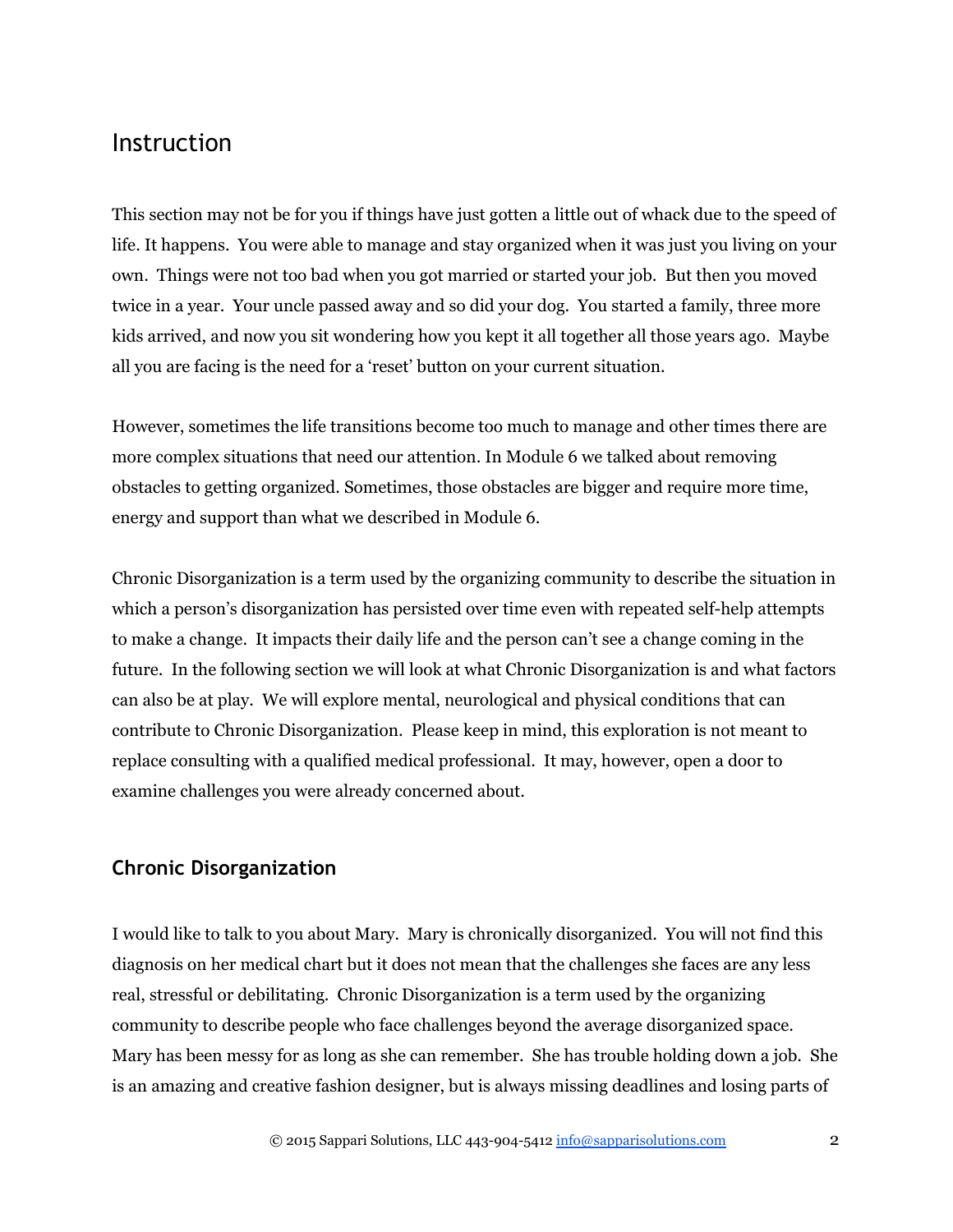her presentations. Her husband is frustrated because he knows she is a genius with color and style but just cannot seem to 'get it together'. As a child Mary was called, 'hyperactive' and everyone thought she would grow out of it. Mary has tried to use planners and she has an account open at the Container Store but nothing seems to work for her. Since nothing has worked in the past, she just cannot see how anything could ever be different. Mary possesses the qualities of a chronically disorganized person.

First of all, Chronic Disorganization is a lifelong state or condition. People who experience Chronic Disorganization will often say, 'I can't remember a time when I was not disorganized'. They can remember struggles possibly into childhood.

Second, the person has tried to utilize 'self-help' techniques in order to 'get a handle' on their clutter, time or space and these techniques have failed. They may have read books, listened to podcasts or radio programs, watched TV shows or enlisted the help of family and friends. These tried and true organizing techniques did not work for them for a number of reasons. They may have had some success at times but were ultimately not able to keep up the organizing system.

Third, and the reason that most people seek help, is that the disorganization undermines their quality of life. It could be that they are habitually late for appointments. They always feel rushed. They are always searching for the items they need. They may live in a cluttered home. They may feel ashamed or embarrassed and not want to have anyone over to their home. Their relationships with family and friends may have suffered. They suffer with stress at home and/or work. They often miss deadlines and have many projects unfinished.

Chronic Disorganization can be the result of, or exist alongside of, many different factors including ADHD, Hoarding, other mental conditions, a traumatic event or significant number of transitions among others. I do like to clarify that Chronic Disorganization does not indicate hoarding. Hoarding is a clinical diagnosis that would be assigned by a qualified medical practitioner.

So far, I have described what Chronic Disorganization is. It is helpful to understand what it is not. Chronic Disorganization is not the mess that often occurs after a move. It is not the abundance of stuff that comes when a loved one passes away. It is not the whirlwind that takes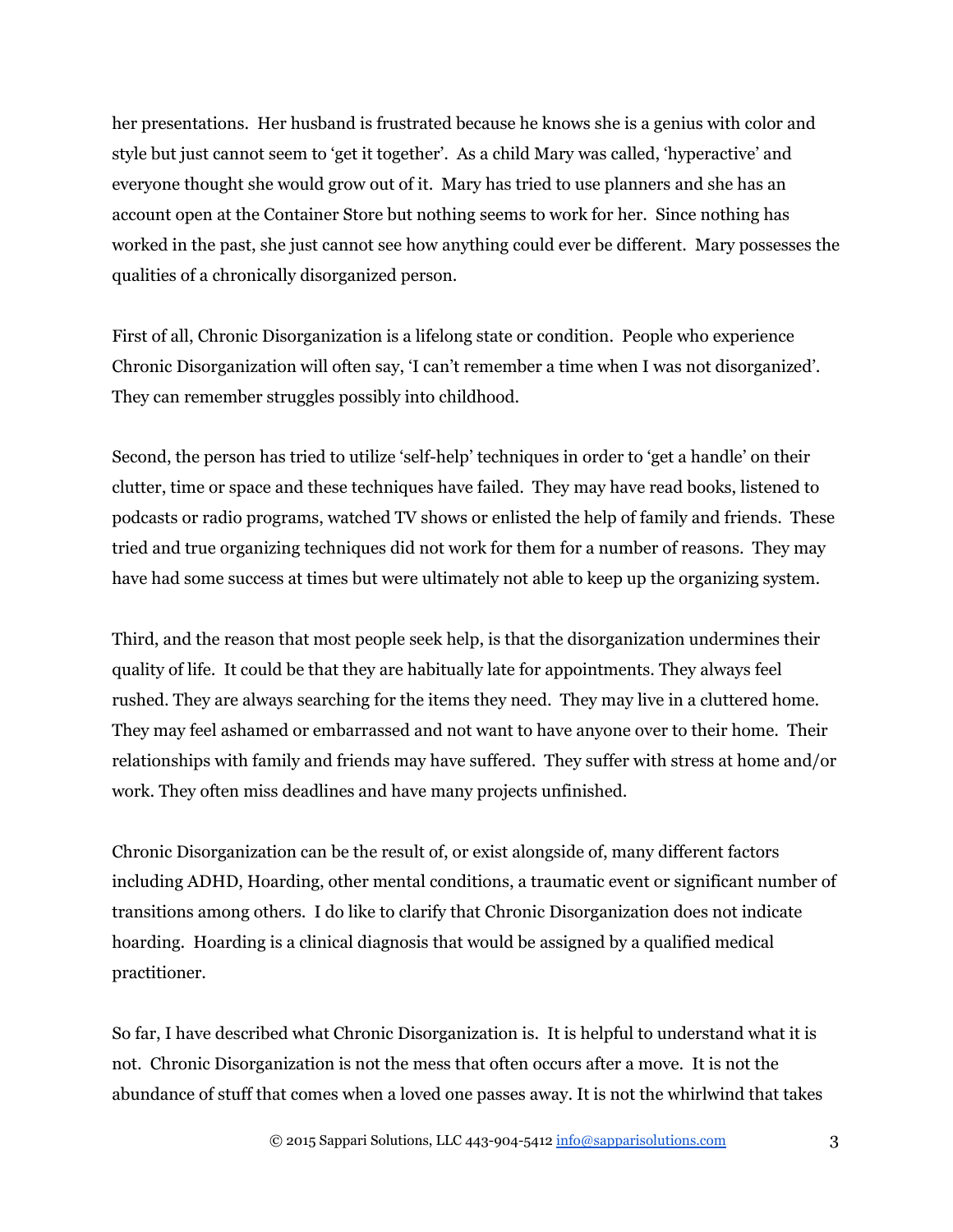place when three children burst onto the scene after a day of school. These situations each have a specific beginning and end. A person without Chronic Disorganization could apply the organizing skills and techniques they have learned over a lifetime and, in a reasonable period of time, return a state of comfort and organization.

The last feature of Chronic Disorganization is that the disorganization is expected to persist into the future. The person may lose hope that the situation will ever be different than it is now because of the history of failed attempts to rectify it. This lack of a positive vision can further discourage efforts to change.

A person with Chronic Disorganization may be served well by working with a professional organizer who is trained in the specialized areas of ADHD, hoarding, seniors or other specialty. He or she may also seek the help of a therapist, support group, family, friends and community to provide organizing skills, techniques and accountability in ways that suit his or her needs and learning style.

There is help available to Mary. A community of support is growing daily through community groups, the [National Association of Professional Organizers,](http://www.napo.net/) The Institute for [Challenging](http://www.challengingdisorganization.org/) [Disorganization](http://www.challengingdisorganization.org/) and other groups. The media has also brought awareness surrounding organizing issues and challenges. There is hope that a person with Chronic Disorganization challenges can be helped.

#### **Other factors that could be contributing to your clutter**

 There are several additional issues that may contribute to a state of disorder, and it is very common to find these conditions existing, or coexisting, in people who have problems with organization.

[Hoarding](#page-4-0) [ADHD and Executive Function Issues](#page-8-0) [Anxiety](#page-5-0) [Dementia & Other Neurological Issues](#page-12-0) [Depression & Other Mental Health Issues](#page-12-1)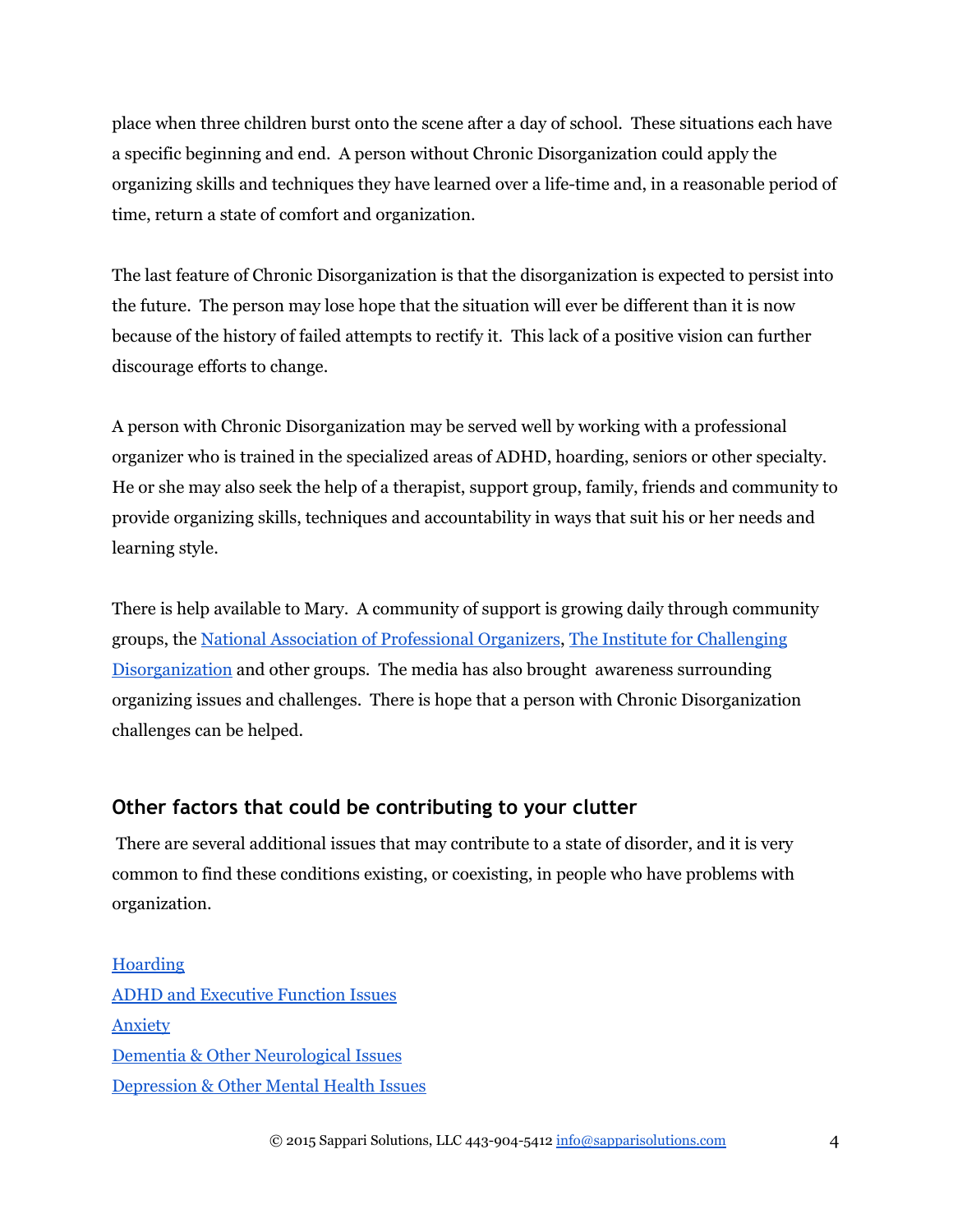In the sections that follow, I will give a brief description of these issues and where you can find additional support.

<span id="page-4-0"></span>**Hoarding: Mabel Is A Packrat, Are You?**

When Aunt Mabel was still alive twenty years ago we called her a pack rat. But now, we have a name for her condition and the condition of her home. Today she would be called a hoarder. If I describe her home you will recognize it from the myriad of TV shows that have brought attention to the subject. Even before she passed, it had been awhile since we were allowed over to visit. She always met us somewhere else. The last anyone saw of her home, there were boxes stacked such that you only had a narrow pathway to navigate the house and you had to walk on stuff in most of the rooms. When she passed away, it was quite a daunting job to sift through all that was left.

Now that the concept of hoarding has become mainstream, most of us can identify a friend, relative or even a habit within ourselves towards a tendency to hold onto too much. It is estimated that 2-5% of the population could be diagnosed with hoarding.<sup>1</sup> Hoarding, like many other mental and physical conditions that ail us, isolates the person who suffers with it. And many, like Mabel, will hide their secret, shamefully. There are a number of reasons that a person might hold onto too much including: a compulsive need for an item, shopping habits, grief, a genetic predisposition, life circumstances, ADHD, and depression, to name just a few, and these factors could be acting in combination. Hoarding occurs across social, economic, educational and ethnic boundaries and carries with it a stigma that is largely misunderstood.

Since this issue appears on television and in magazines nationwide, there has been an awakening to resources available. More professionals understand the needs of this population. The most effective supports a person can receive are a system of interlocking services. A therapist or psychiatrist can identify and work with the underlying causes and triggers. Community services, such as a church, can support through assistance with daily activities. A professional organizer, trained through the Institute for Challenging Disorganization, will have

 $\odot$  2015 Sappari Solutions, LLC 443-904-5412  $\frac{info@sapparisolutions.com}{f}$  5

<sup>&</sup>lt;sup>1</sup> American Psychiatric Association "Hoarding Disorder" http://www.psychiatry.org/hoarding-disorder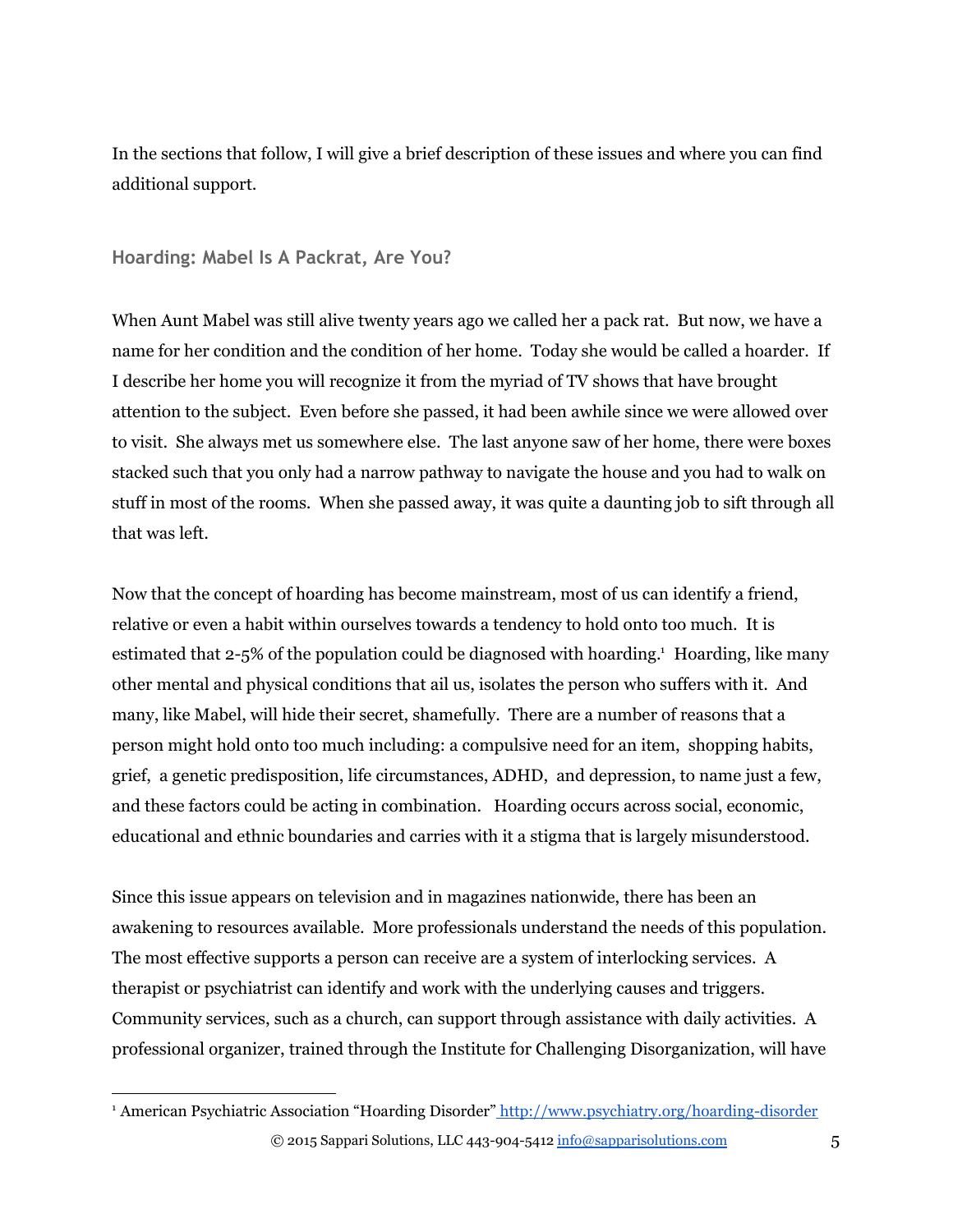the skills to help sort through and part with the belongings. Additional services may be necessary including junk removal, financial planning, disaster recovery, contracting or extermination. An organizer will often also play the role of coordinating the services needed.

The Institute for Challenging Disorganization, a non-profit organization incorporated in 2001, provides education, research and strategies for handling challenging disorganization. On their website, http://www.challengingdisorganization.org, you can find a resource called the "[Clutter](http://www.challengingdisorganization.org/node/58)" [Hoarding Scale"](http://www.challengingdisorganization.org/node/58) which allows you to evaluate your space on a one through five rating system in five areas including structure, animals, and safety. When you know where you stand, it is easier to seek out the help that you need.

Aunt Mabel would have been relieved to know there were others out there, like herself, who were suffering in silence, labeled and stigmatized. Maybe her life would have been more pleasant if she could have shared more of herself instead of hiding behind her stuff.

#### **Resources:**

- Buried In Treasures: Help for Compulsive Acquiring, Saving and Hoarding by David Tolin, et. al.
- Digging Out: Helping Your Loved One Handle Clutter, Hoarding and Compulsive Acquiring by Michael Tompkins
- Stuff: Compulsive Hoarding and the Meaning of Things by Gail Steketee
- Institute for Challenging Disorganization<http://www.challengingdisorganization.org/>
- Children of Hoarders <http://childrenofhoarders.com/>

#### <span id="page-5-0"></span>**Generalized Anxiety Disorder**

Generalized Anxiety Disorder (GAD) affects nearly 4 million adult Americans at any given time. Of those suffering, it is more common in women than men.<sup>2</sup> The condition has the following characteristics: excessive worry most days of the week; difficulty controlling the feelings of worry; worry that causes significant distress or interferes with your daily life and that is not related to another mental health condition. In addition, the condition produces at least three of

<sup>&</sup>lt;sup>2</sup> WebMD.com, ["](http://www.webmd.com/anxiety-panic/anxiety-disorder-causes)Anxiety & Panic Disorders Health Center"

http://www.webmd.com/anxiety-panic/anxiety-disorder-causes, Accessed 7/29/2013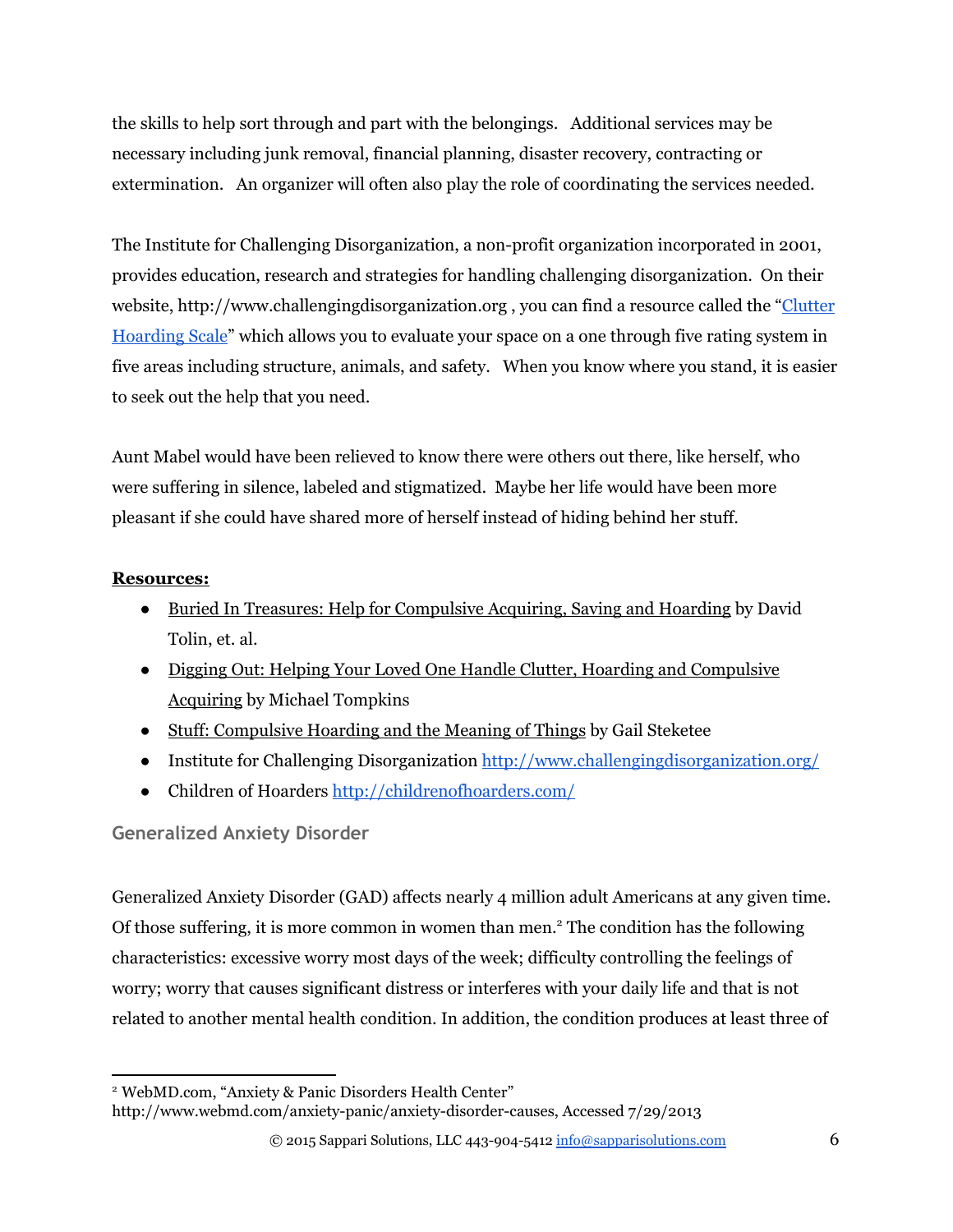the following symptoms in adults: restlessness, fatigue, trouble concentrating, irritability, muscle tension or sleep problems.<sup>3</sup> "...People with GAD do not have their worries provoked by specific triggers; they may worry about almost anything having to do with ordinary life."<sup>4</sup>

The symptoms of Generalized Anxiety Disorder are "similar to panic disorder, Obsessive-Compulsive Disorder and other types of anxiety." <sup>5</sup> It can therefore be difficult to diagnose. Worries are also persistent and nonspecified so they can include, "work responsibilities, money, health, safety, car repairs, and household chores" <sup>6</sup> among many other concerns. Often occurring with GAD are other diseases and conditions including Gastroesophageal Reflux Disease (GERD), heart disease, hypothyroidism or hyperthyroidism, menopause,<sup>7</sup> depression, drug abuse,<sup>8</sup> and other anxiety and mood disorders.<sup>9</sup> Although half of all patients identify their worry as starting in childhood, others develop the disorder in the early adult years or in reaction to chronic stress or anxiety producing situations.<sup>10</sup>

Diagnosis is based on meeting the criteria of the Diagnostic and Statistical Manual (DSM) which are as follows:

- Excessive anxiety and worry occurring more days than not for at least 6 months
- Difficulty controlling the worry
- Occurrence of three or more symptoms more days than not for at least 6 months
	- Restlessness
	- Easily fatigued
	- Difficulty concentrating
	- Irritability
	- Muscle tension

<sup>3</sup> Diagnostic and Statistically Manual of Mental Disorders 4th ed., American Psychiatric Association, Washington, DC, 1994 page 435

<sup>4</sup> Frey, Rebecca J Ph.D, "Generalized Anxiety Disorder," Gale Encyclopedia of Mental Disorders, Detroit, MI, 2003, page 434

<sup>5</sup> MayoClinic.com, "Generalized Anxiety Disorder,["](http://www.mayoclinic.com/health/generalized-anxiety-disorder/DS00502)

http://www.mayoclinic.com/health/generalized-anxiety-disorder/DS00502, Accessed 7/25/2013 6 Frey, 2003, page 435

<sup>7</sup> MayoClinic.com, "Generalized Anxiety Disorder: Causes["](http://www.mayoclinic.com/health/generalized-anxiety-disorder/DS00502)

http://www.mayoclinic.com/health/generalized-anxiety-disorder/DS00502, Accessed 7/25/2013 8 PubMed Health, "Generalized Anxiety Disorder,["](http://www.ncbi.nlm.nih.gov/pubmedhealth/PMH0001915/)

<http://www.ncbi.nlm.nih.gov/pubmedhealth/PMH0001915/> Accessed 7/25/13

<sup>9</sup> MayoClinic.com, "Generalized Anxiety Disorder,["](http://www.mayoclinic.com/health/generalized-anxiety-disorder/DS00502)

http://www.mayoclinic.com/health/generalized-anxiety-disorder/DS00502, Accessed 7/25/2013 <sup>10</sup> Frey, 2003, page 437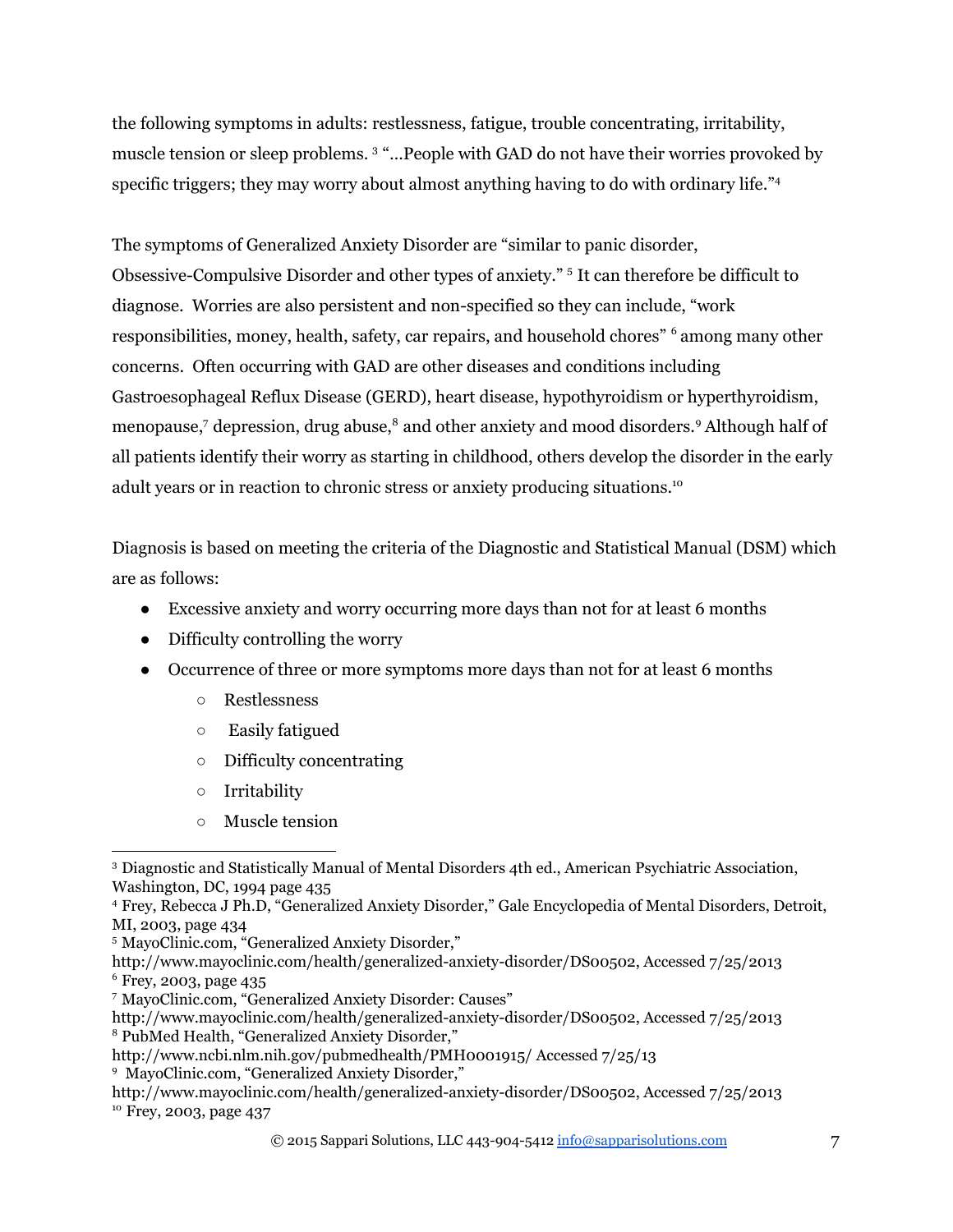- Sleep disturbances
- Anxiety or worry cannot be attributed to another diagnosable mental health condition such as Panic Disorder, PTSD, OCD, etc.
- The anxiety or worry causes clinically significant distress or impairment of functioning
- The disturbance is not due to substance abuse or a general medical condition and does not occur exclusively during a Mood Disorder, Psychotic Disorder or Pervasive Developmental Disorder. 11

Diagnosis begins when the client visits her general practitioner. She may then be referred to a mental health professional for further diagnosis and treatment.

Clients with GAD may be treated using psychotherapy, talk therapy or cognitive behavioral therapy (CBT) and/or medications. The goals of therapy are to identify possible sources of worry, change unhealthy thoughts and address automatic negative thoughts.<sup>12</sup> Treatment will include an understanding of Generalized Anxiety Disorder and worry. Treatments that can be applied at home are similar to those recommended for depression and other mental health conditions and include: creating routines, goal setting, exercise, a healthy diet, good sleep habits, taking on responsibilities, positive thoughts and engagement in activities.<sup>13</sup>

An organizer can help a client in many ways by providing support that will ease the client's anxiety. Systems can be set up to facilitate healthy habits with regard to sleep, eating and exercise. These three areas may not cause mental health distress but can exacerbate it. Having healthy sleep, exercise and eating habits can improve mood and general feelings of well-being and improve the treatment outcomes. Assisting the client with time management skills can allow for more time to connect with others, attend appointments, and make room for positive activities and relaxation. Clients with GAD will benefit from learning goal setting techniques such as breaking goals down into small manageable pieces, measuring success and learning how to reward success. A professional organizer who recognizes GAD can be a valuable asset for the client working on clutter and life management skills.

 $11$  DSM-IV, 1994, pages 435-436

<sup>&</sup>lt;sup>12</sup> HelpGuide.org, "Generalized Anxiety Disorder."

[http://www.helpguide.org/mental/generalized\\_anxiety\\_disorder.htm,](http://www.helpguide.org/mental/generalized_anxiety_disorder.htm) Accessed 7/28/2013 <sup>13</sup> Griffin, R. Morgan, WebMD, ["](http://www.webmd.com/depression/features/natural-treatments)10 Natural Depression Treaments," http://www.webmd.com/depression/features/natural-treatments, Accessed 7/28/2013

 $\odot$  2015 Sappari Solutions, LLC 443-904-5412 [info@sapparisolutions.com](mailto:info@sapparisolutions.com) 8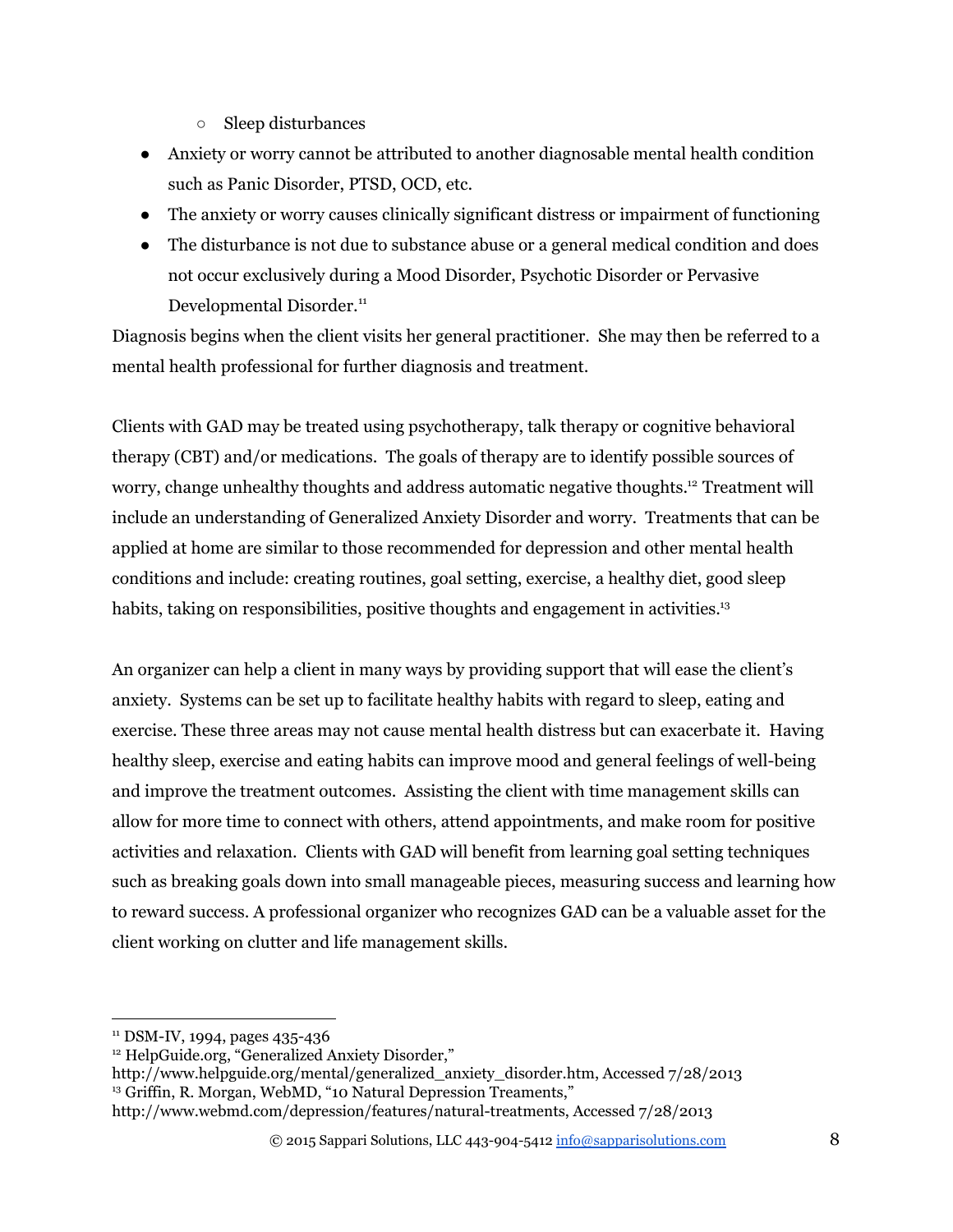Generalized Anxiety Disorder is a diagnosable condition marked by excessive worry. If you feel you are suffering with this condition, seek help from a qualified health professional.

#### <span id="page-8-0"></span>**Attention Deficit/Hyperactivity Disorder**

Joe Harley is a 40-year-old male living in an old part of the city. He lives in the basement of a single family home that his parents own and share, like a duplex. Joe is holds a steady job at a local college working in the admissions office. He has been there for over five years. Prior to this current position he worked in IT and pursued a college education and other professional certifications. He did not complete them. He is well liked by his coworkers and his family relationships are healthy and strong. He loves to travel and to follow the football through the season. He has one son, 18, who lives with Joe's ex-wife. He has a healthy relationship with his son and sees him often for visitation, outings, etc. It was approximately eight years ago that Joe moved in with his parents because of his failed marriage and their concern for his mental health.

Joe was diagnosed with ADD (Attention Deficit Disorder) as a child. The terms ADD and AD/HD are often used interchangeably as ADD is the prior nomenclature for AD/HD. At some point he took medication for the condition. In his adult life, his Attention Deficit/Hyperactivity Disorder (AD/HD) has gone untreated except for Joe's interest in 'self-help' solutions. Aside from the AD/HD, Joe is also overweight and smokes. He has a poor diet and exercises very little. He also suffers with sleep apnea and asthma. Joe is not hyperactive, as is the case with some AD/HD sufferers. His condition appears as lack of motivation, inability to finish projects and difficulty with boring tasks such as housework. I approached Joe about the possibility that he may have AD/HD at which point he shared his childhood diagnosis and lack of treatment in adulthood.

AD/HD is a neurological condition defined in the Diagnostic and Statistical Manual (DSM V) as, "A persistent pattern of inattention and/or hyperactivityimpulsivity that interferes with functioning or development."<sup>14</sup> The condition is marked by difficulty with processing information, a weakness in the area of the executive functioning part of the brain found in the

<sup>&</sup>lt;sup>14</sup> Diagnostic and Statistical Manual of Mental Disorders 5th ed., American Psychiatric Associations, Washington, DC, 2013, page 59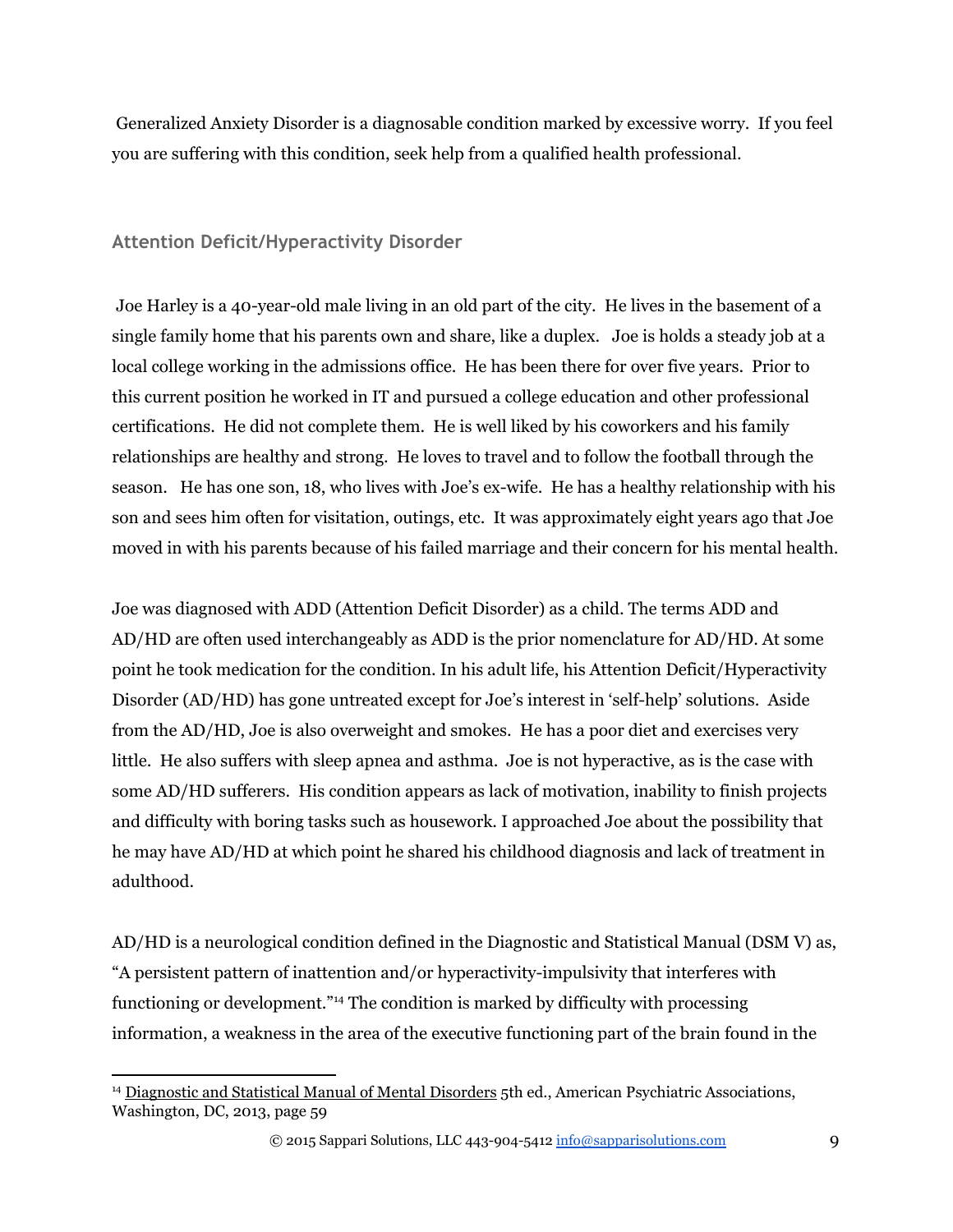frontal lobes. Ari Tuckman in his book, More Attention, Less Deficit, identifies several areas of adult life that are impacted because of executive function limitations due to AD/HD including: response inhibition, working memory, sense of time, prospective memory, emotional self-control, self activation, persistence of effort, hindsight and forethought.<sup>15</sup> Since 1844, children have been identified with behaviors consistent with our current understanding of  $AD/HD<sup>16</sup>$  however it was not until the 1970's that studies were completed on adults who were never diagnosed as children.<sup>17</sup> It is not uncommon to find a belief that it is possible to 'out grow' AD/HD, or find adults that are undiagnosed. Drs Hallowell and Ratey in their book, Driven to Distraction, state, "There are a great many adults out there in the world with undiagnosed ADD who think of themselves in all sorts of unnecessary negative terms."<sup>18</sup> Undiagnosed AD/HD brings with it other secondary conditions that may have to be addressed in treatment including low-self esteem. AD/HD may present itself as inattention, hyperactivity/impulsivity or a combination of the two.

Joe's original concerns were that he could not find things and he did not see progress when he did work on his space. He was visibly discouraged in his space and clearly ashamed to have anyone in his room in its current state. Our first task in working together was sorting and culling the items in his room to transition him to a basement apartment.

Joe's space was a Level IV on the [Clutter/Hoarding Scale](http://www.challengingdisorganization.org/node/58). It was impossible to enter the room without climbing over two to three feet of paper and other items. The bed was inaccessible due to the clutter. It was apparent by his body language, voice and mood that he was not comfortable in this space and his description of the situation was, "It sucks." Joe did not have the tools to overcome this clutter problem. As much as his parents wanted to help and could understand and relate to holding onto things, they did not want his things in their space. Family dynamics were strained at this point. Joe seemed to be able to perform well at work and had just been promoted.

 $\odot$  2015 Sappari Solutions, LLC 443-904-5412 [info@sapparisolutions.com](mailto:info@sapparisolutions.com) 10

<sup>15</sup> Tuckman, Ari. More Attention, Less Deficit: Success Strategies for Adults with ADHD, Specialty Press, 2009, pages 5-19

<sup>16</sup> Roland Rotz and Sarah Wright, Fidget to Focus Outwit Your Boredom: Sensory Strategies for Living with ADD, iUniverse, 2005, page 7

<sup>17</sup> LD Online. "Adults with ADHD". <http://www.ldonline.org/adhdbasics/adults> Accessed 10/2/2013 <sup>18</sup> Hallowell, Edward and John Ratey, Driven to Distraction: Recognizing and Coping with Attention Deficit Disorder from Childhood through Adulthood, Simon & Schuster, 1994, page 52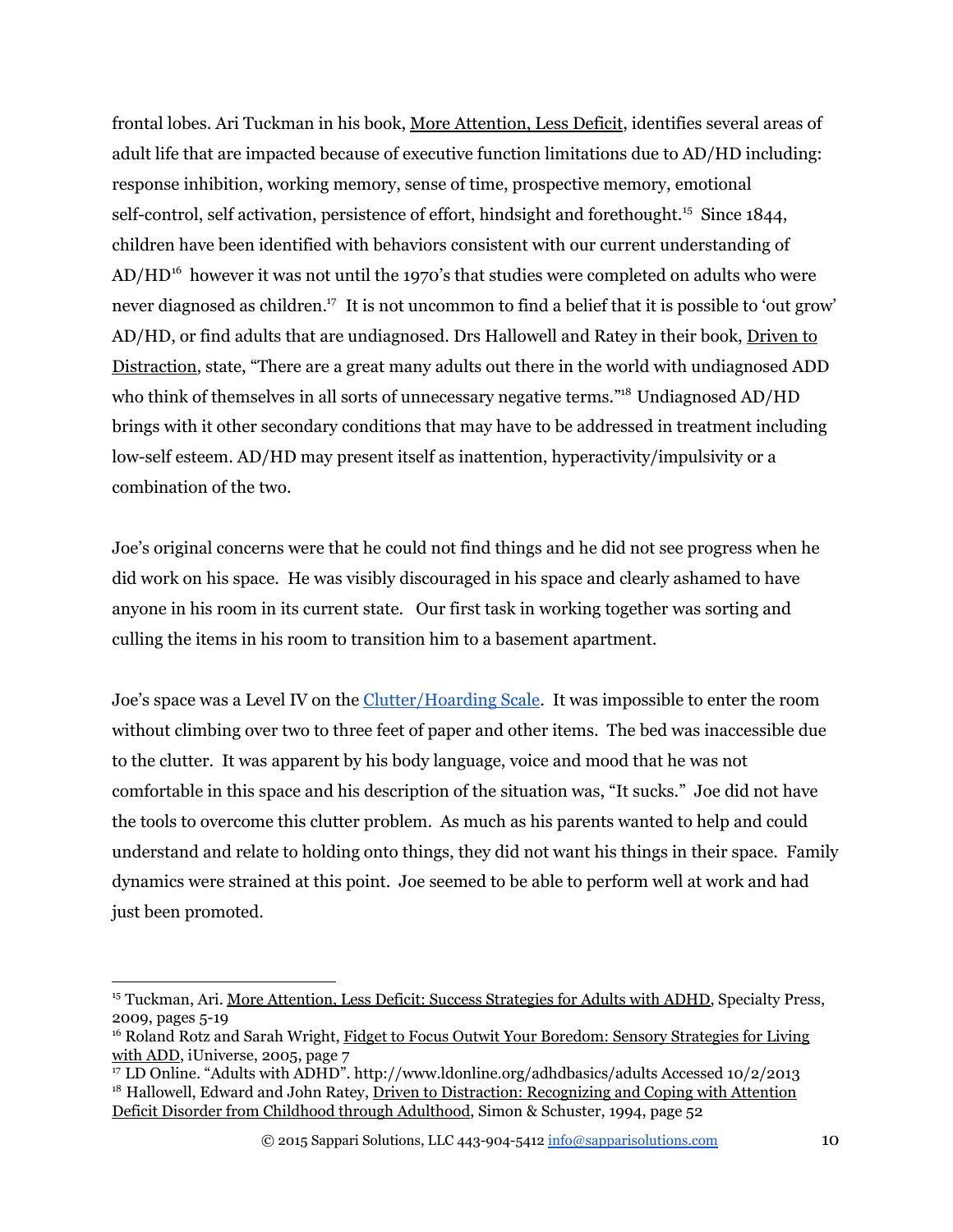Joe's mother shared with me her tendency to hold onto things and her fear that Joe's behavior may be genetic. There was no catalyst but an ever-present tendency. This went unchecked after his divorce and then was exacerbated by being required to live in a very small space. AD/HD is a highly genetic condition. If a child is diagnosed, it is common for one or both of the parents to also be diagnosed at the same time.

The first goal was to be able to enter the room. Later, we cleared the bed. Joe was largely able to keep up the space but establishing new habits, completing homework between sessions and finding motivation for the work continued to be a challenge, perhaps due to my approaching the situation as a hoarding problem and not an AD/HD problem. It seems that Joe was doing the same. We continued our efforts, laid out plans for the basement and eventually moved him to that space. For a moment, the space was habitable and was even used to entertain for Thanksgiving.

In my appointments with Joe, I would act as a body double. This role worked very well with Joe and he was most effective when I was absolutely silent. Like most individuals with AD/HD Joe had the skills to organize and make decisions but could not keep his attention on items long enough to put these skills to work, an example of the inattentive quality of AD/HD. His motivation was high when we worked together and virtually non-existent otherwise. Wanting to help Joe be successful all the time, I continued to work with him and seek answers for what I was seeing.

One strategy in working with persons diagnosed with AD/HD or other executive function issues is to work on habits using very small starting points. For example, in working to keep the floors cleared of clothing and towels the first habit Joe developed was to pick up the towels off of the floor daily. He was successful in this habit and felt very good about it. A second habit, which Joe determined would have far reaching results was to turn off the television by 10am in the morning. This change has allowed Joe to be on time at work, be recognized by coworkers for his timeliness and to avoid rushing out of the house in the morning. Another success! Beginning habits with very small starting points allows the person with AD/HD to master the difficulty of getting started. Because those with AD/HD have difficulty staying on task and also have difficulty estimating time, a very small incremental task is easy to approach and can be completed before boredom sets in.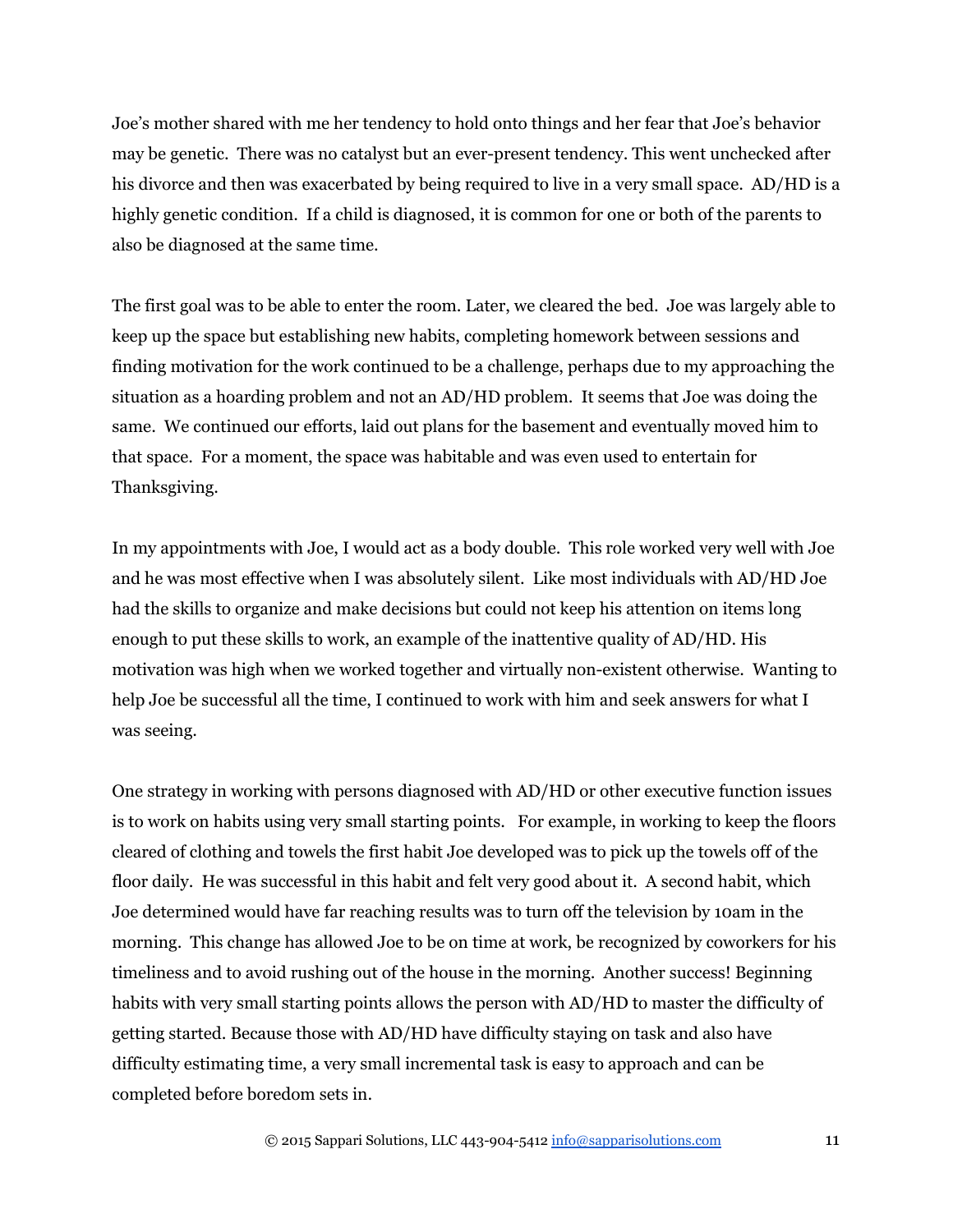Additional strategies have been to limit the number of items that Joe has in a specific category forcing him to deal with these items when he reaches his set limits. That point should be reached before he is completely overwhelmed. We have reduced the number of dishes in his kitchen and are working to reduce the number of clothes in his closet. Lastly, a strategy that we have used repeatedly is 'planning for a dinner party.' Utilizing this strategy a date is set for company to come over to Joe's apartment. We then work backwards to set goals to be prepared for these guests. Because it is not uncommon for people with AD/HD to have poor time management skills, this strategy sets firm limits on time. It then breaks down the task into manageable pieces with deadlines along the way thus avoiding projects being continued indefinitely.

At this point, Joe's goal is to have his space 'company ready.' To this end, he is working on maintaining his space and continuing to sort through the accumulation of items. He is also pursuing more information regarding his AD/HD by finding a primary care physician and meeting with this physician regularly for check ups. Our work has continued during this process. We are continually looking for the best strategies to motivate Joe and keep him focused even during mundane tasks. To date, the best strategy has been that of a body double. His apartment is regularly a Level II on the Clutter Hoarding Scale.

Because AD/HD and hoarding can be comorbid conditions, hoarding may still be part of the challenge that Joe is facing. I am not in a position to make that diagnosis. However, addressing the work we do through the lens of AD/HD will impact both mental health conditions positively.

#### **Resources:**

- More Attention, Less Deficit by Ari Tuckman
- Driven to Distraction by Edward Hallowell
- ADD Friendly Ways to Organize Your Life by Kathleen Nadeau and Judith Kolberg
- Taking Charge of ADHD by Russell Barkley
- Children and Adults with Attention Deficit/Hyperactivity Disorder <http://www.chadd.org/>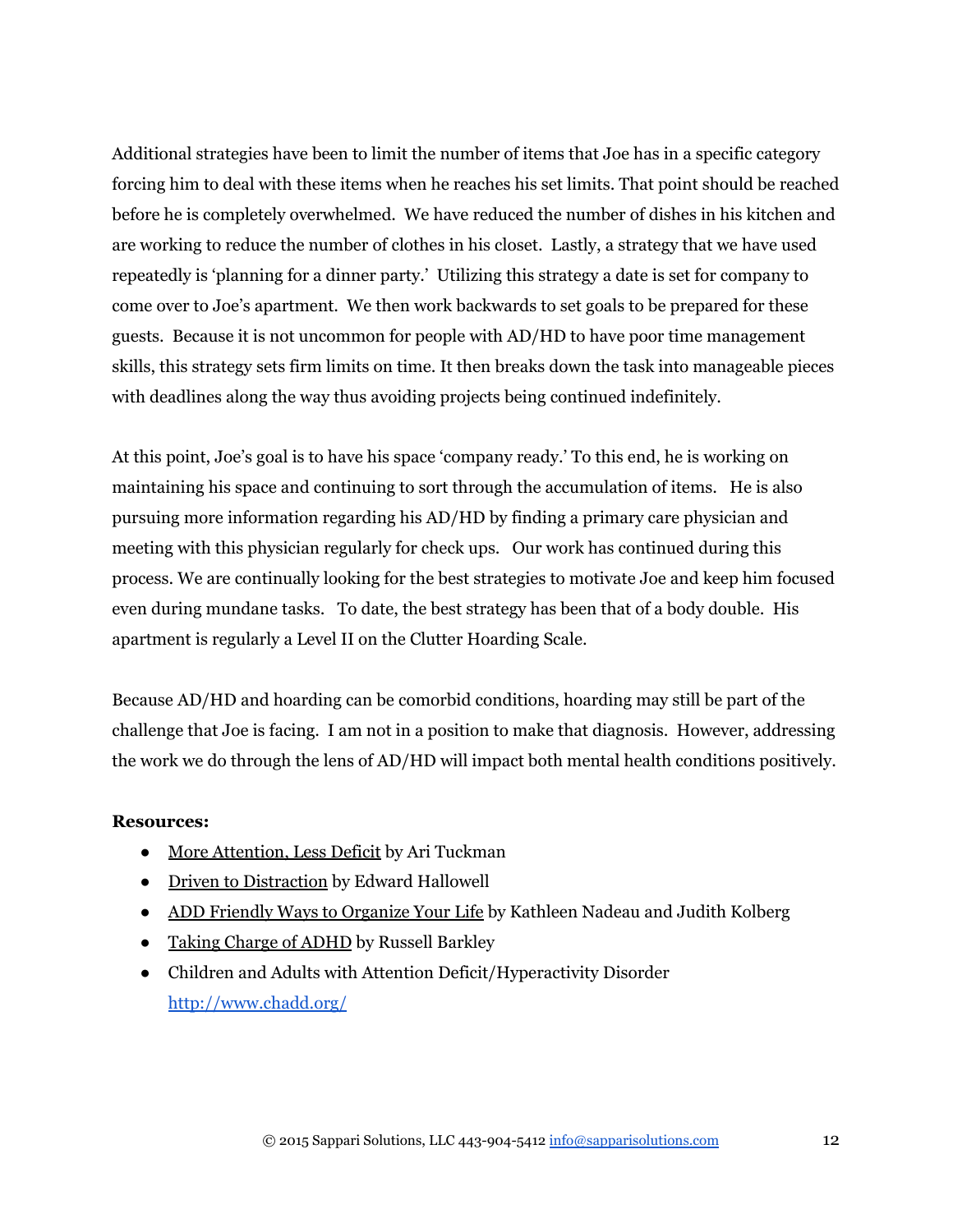#### <span id="page-12-0"></span>**Dementia & Other Neurological Issues**

Dementia, alzheimer's, bipolar disorder, fibromyalgia, traumatic brain injury (TBI) are some of the conditions that affect the brain and how it functions and can impact a person's ability to manage their space, time and possessions. These conditions can impact memory, decision making, energy levels, mood and other factors that may impede work, home care and other activities of daily living.

Diagnosis requires a qualified neurologist but you may start by seeking help from your primary care physician who can then direct you to a specialist in your area.

For a list of these neurological conditions, their symptoms and other information. Check Wikipedia.org [http://en.wikipedia.org/wiki/List\\_of\\_neurological\\_conditions\\_and\\_disorders](http://en.wikipedia.org/wiki/List_of_neurological_conditions_and_disorders) or National Institute of Neurological Disorders and Stroke [http://www.ninds.nih.gov/disorders/disorder\\_index.htm](http://www.ninds.nih.gov/disorders/disorder_index.htm)

#### <span id="page-12-1"></span>**Depression & Other Mental Health Issues**

Depression, anxiety, post traumatic stress disorder (PTSD), obsessive compulsive disorder (OCD) are just a few of the mental health conditions that can impact a person's ability to manage their space, time and possessions. Like the neurological conditions in the prior section, these conditions can affect a person's mood, energy level, decision making ability, memory and executive functioning (time management, impulse control, categorization, decision making).

Diagnosis requires a qualified professional and can begin with your primary care physician. In some cases, medication, therapy and environmental changes will be requested to support your treatment.

For more information on mental health conditions, their symptoms and support check WebMD.com http://www.webmd.com/mental-health/ or American Psychological Association <http://www.apa.org/>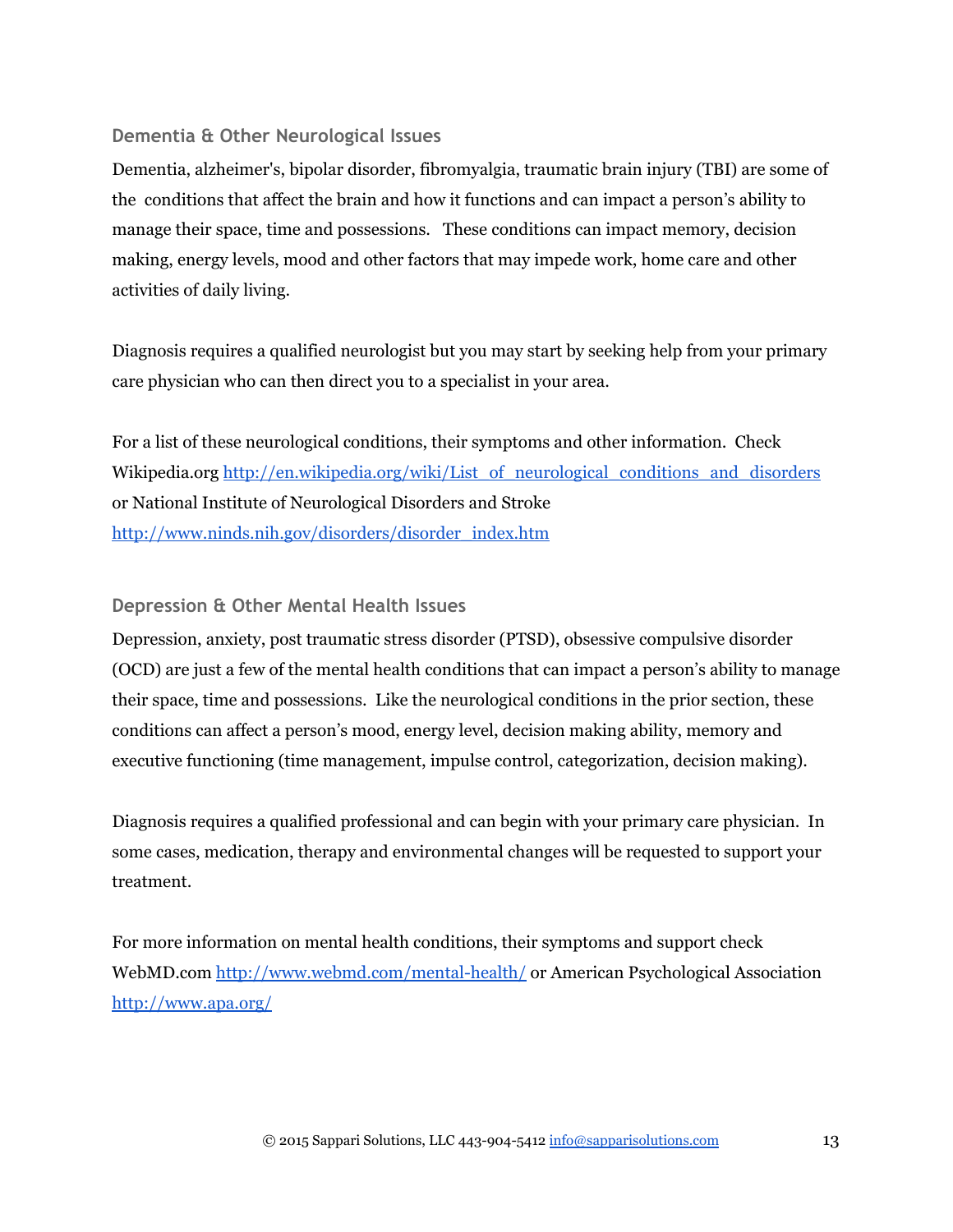#### **Sleep Diet & Exercise lead to better organization!**

What do diet, sleep and exercise have to do with getting organized? Everything.

Often, I hear from clients that they want to get organized or get a handle on their time in order to cook healthier meals, have time for exercise or manage their sleep better. It is true that managing your time and getting organized can help with these goals, but the opposite is also true. Getting a handle on sleep, diet and exercise can increase your likelihood of success and of that success being long lasting. But why? Read on for the evidence.

Sleep, diet and exercise are the 'trifecta' for healthy living. Without these key pieces you may see symptoms that look like other problems, such as trouble organizing, stress, difficulty managing your time, lack of energy or motivation. You may even manifest health problems such as high blood pressure, obesity, insomnia, depression or executive function disorders. But the good news is that impacting even one of these areas will improve functioning in the others and improve your ability to organize.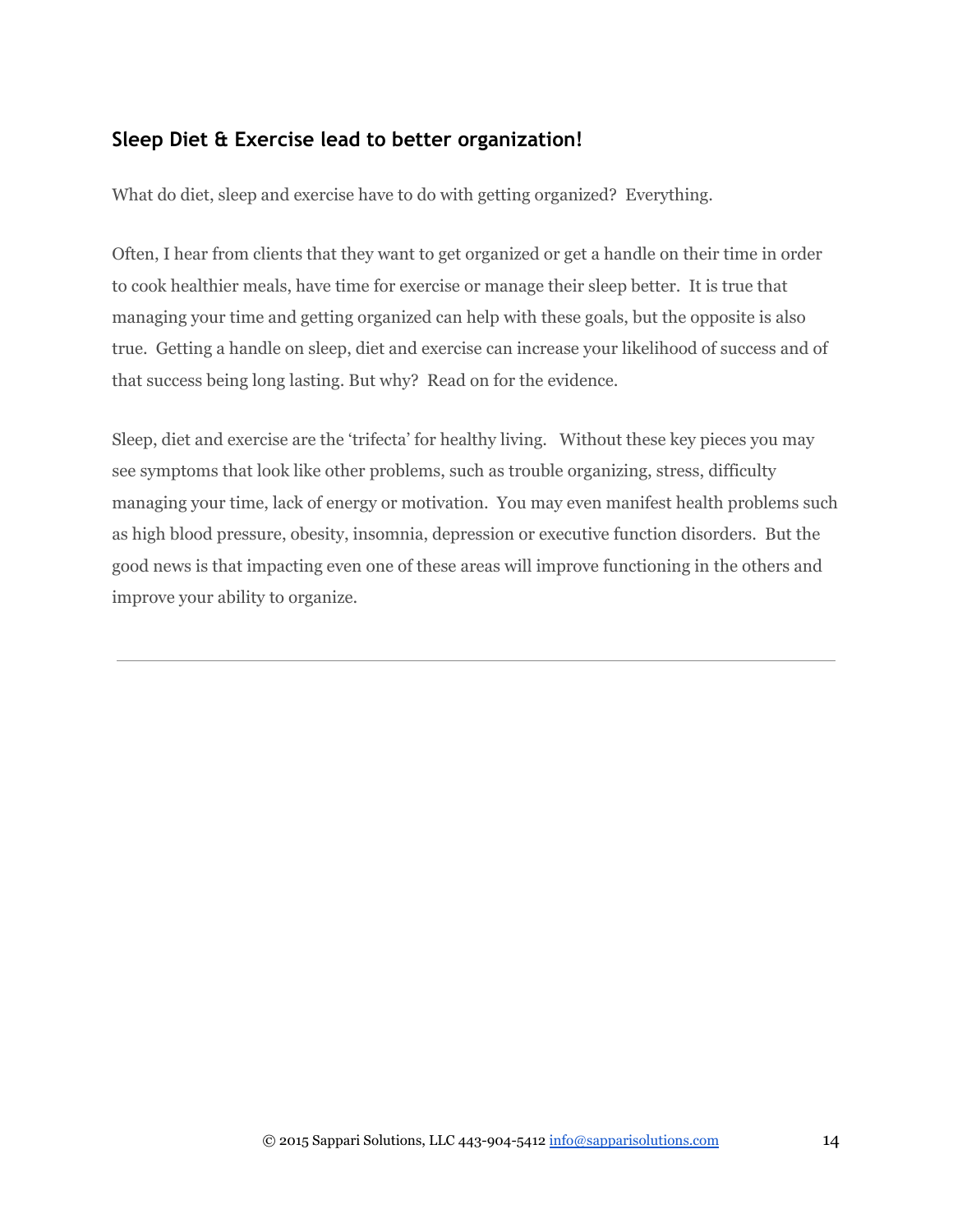# Sleep



More and more scientists, doctors and everyday folks are realizing that sleep and rest (such as meditation and downtime) are critical to good health. On top of that, continually getting too little sleep can have major consequences. Anything less than [8 hours](http://www.nytimes.com/2011/04/17/magazine/mag-17Sleep-t.html?_r=0) of sleep can cause you to be less focused, less happy, have reduced working memory, and have problems with attention and performance. But what does all that have to do with organization? It has to do with how you perceive and process information. With too little sleep and rest, your body begins to rely on its primitive brain for decision making. You may feel as though you cannot think clearly, you overreact or become emotional. Barbara Hemphill says, "Clutter is unmade decisions." If you want to make decisions and move the clutter out of your life, thinking clearly is going to be an important tool to have. Get enough sleep and it will seem logical to let the broken toaster go because you already have one that works. Getting enough sleep allows for your brain to use the more refined executive functions found in the frontal lobe of your brain to organize, categorize, solve puzzles and manage time. How much sleep do you need? The National Sleep [Foundation](http://sleepfoundation.org/) recommends 79 hours for adults. Instead of thinking of sleep as something you have to get through in order to get to more important stuff, think of it as the catalyst for being able to accomplish more. Your day starts the moment you fall asleep, not the moment you wake up. Be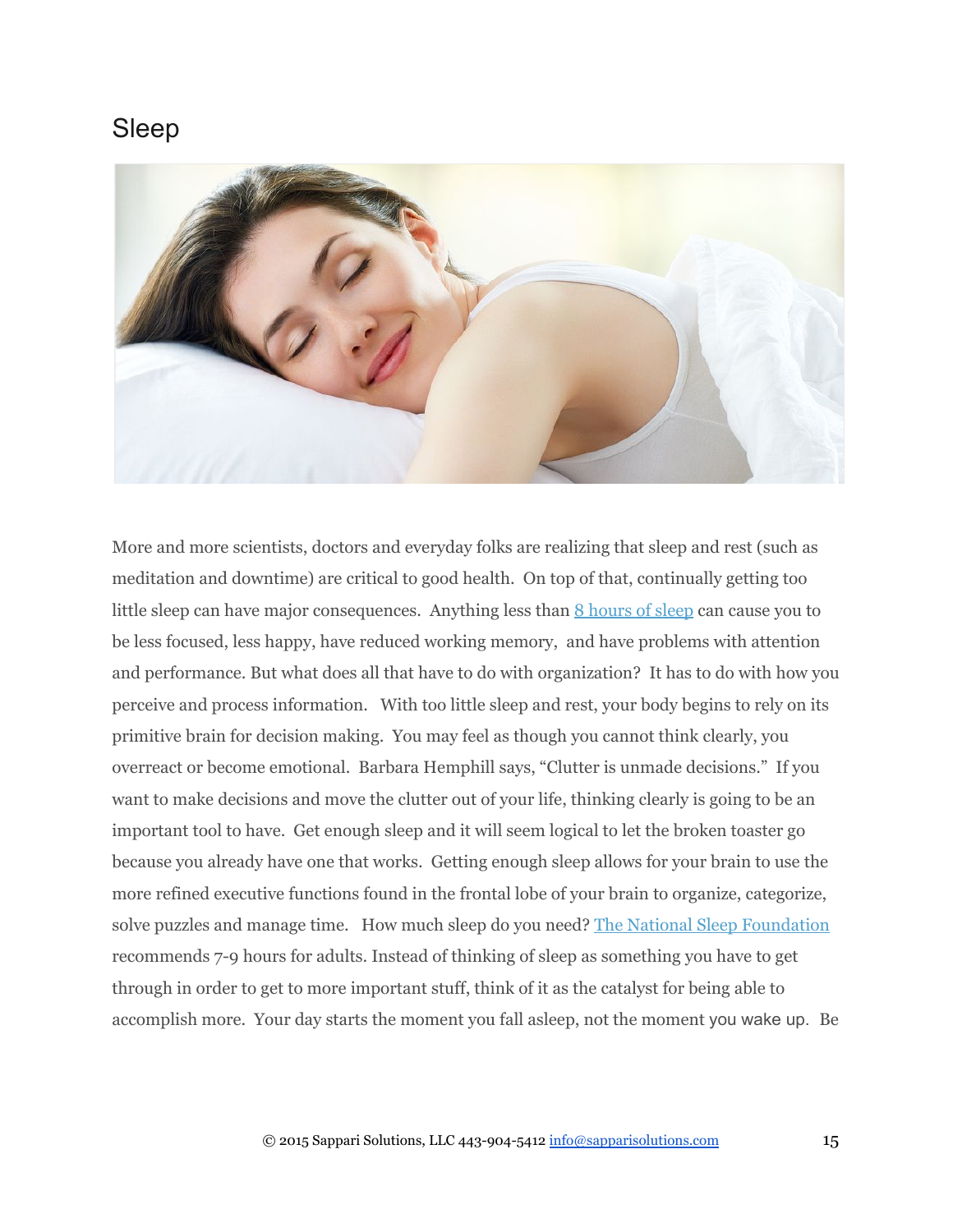sure you plan to sleep just like you plan to go to work. For more information on how to create good sleep habits check out this [guide from Lifehacker](http://lifehacker.com/309030/top-10-ways-to-sleep-smarter-and-better).

## **If your bedroom is not yet organized enough to use for good sleep, try these simple swaps to move sleep to the top of your list:**

- 1. Even if the stuff just goes into a box in your bedroom, clear your bed off so you may sleep there.
- 2. Plan for 8 hours of sleep, set an alarm 1 hour before you would like to go to bed to remind you to start winding down for sleep.
- 3. Turn off the lights where you sleep and shut the blinds if possible.

*I love sleep. My life has the tendency to fall apart when I'm awake, you know?*

*– Ernest Hemingway*

# Diet

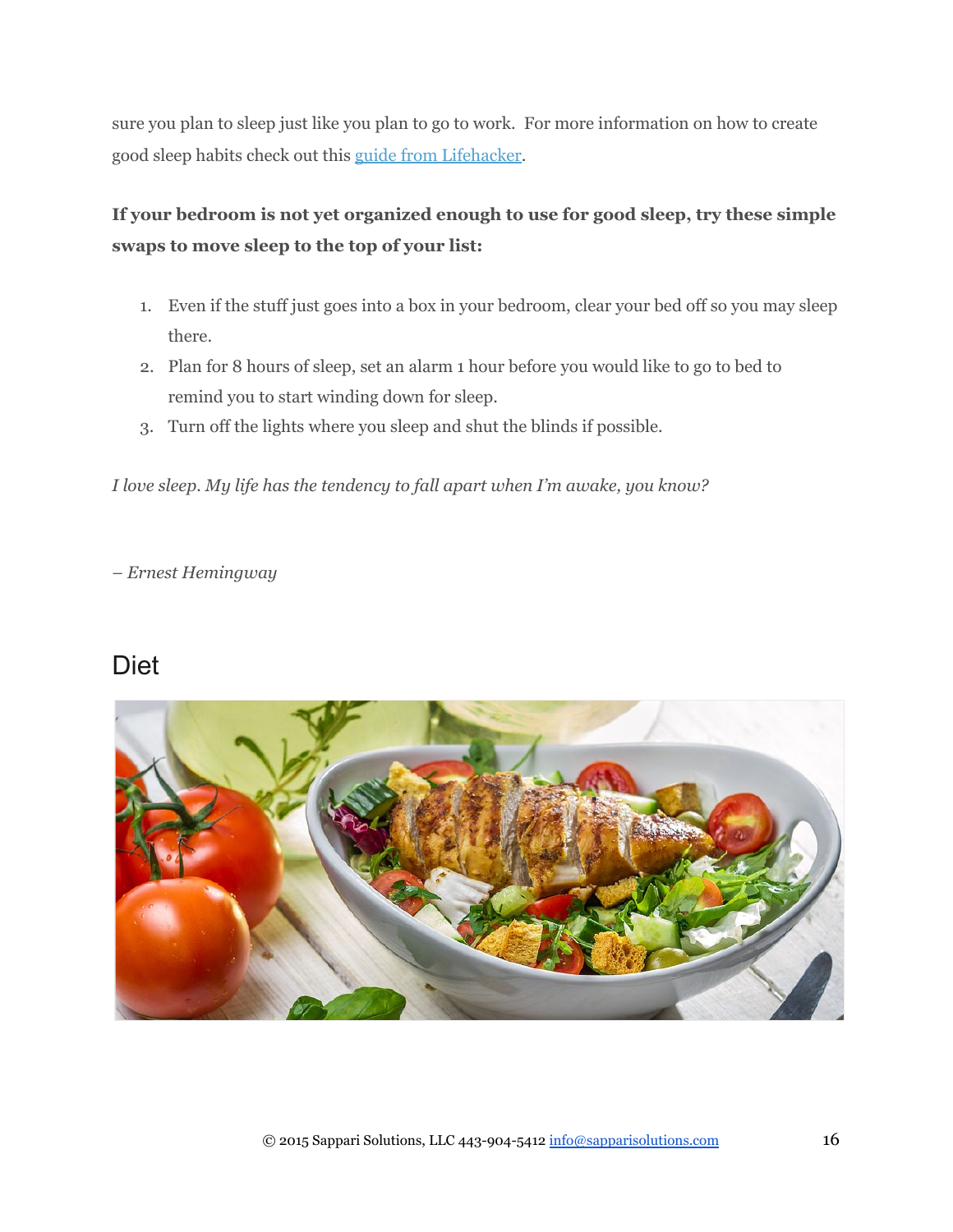What you eat is fuel for your body and your brain. *Fuel*. Think for a moment how you care for your car. Whenever it is running on empty, you put fuel in it by stopping at the nearest gas station. You may even have a fuel preference: regular or premium. You likely don't put vegetable oil from your pantry in your car or top it off with water, because neither of these are proper fuel for your vehicle. You put the right fuel in your car to ensure that it runs at its best and continues doing so for as long as possible. Additionally, you keep an eye on the fuel in your car because it will not run at all without it. Your brain is the same way.

Likewise, the right fuel in your body can keep you running at your peak. You will have more energy for the goals you have set and you will think more clearly about decisions. Many studies have been done that [correlate brain function with diet.](http://www.ncbi.nlm.nih.gov/pubmed/17180873) Keeping fuel/food in your body throughout the day is important, too. But what is the 'right' fuel and how can you get it? There are lots of diets and recommendations out there at the moment, but what we know across all of these recommendations to be true is:

- 1. [Eat more vegetables.](http://lifehacker.com/most-diets-can-be-boiled-down-to-three-words-eat-more-1633554716) 50% or more of your diet should consist of fruits and vegetables such as salads, cut vegetables and fruits, frozen vegetables, soups, etc.
- 2. [Reduce or cut out processed food.](https://www.drfuhrman.com/library/article13.aspx) Think of it as 'dirty fuel' with contaminates such as extra sugar, salt, fat, preservatives and additives.
- 3. Eat less than [10% of your calories from dairy.](http://en.wikipedia.org/wiki/The_China_Study)
- 4. [Drink Water.](http://www.drjo.com/2013/01/energy-2/dehydration-can-affect-your-mood-performance-and-energy/) Just like oil is lubricant for your car, water is lubricant for your body and performs all sorts of amazing functions. Juices and other beverages are OK, but they often fall into the 'processed' category.

### **If you are not organized enough to use your kitchen yet, use these simple swaps to move diet to the top of your list today.**

- 1. Purchase pre-cut vegetables for snacks or to add as sides to meals. Rely on frozen veggies to make sure 2 out of the 4 items on your plate at any meal are vegetables.
- 2. Plan a week or two of meals, or use a meal plan service like Saving [Dinner,](http://savingdinner.com/) or The [Fresh](http://www.thefresh20.com/meal-plans/) [20,](http://www.thefresh20.com/meal-plans/) to avoid reliance on last minute processed foods.
- 3. Swap from cow's milk to non-dairy milk such as almond, rice, coconut, etc.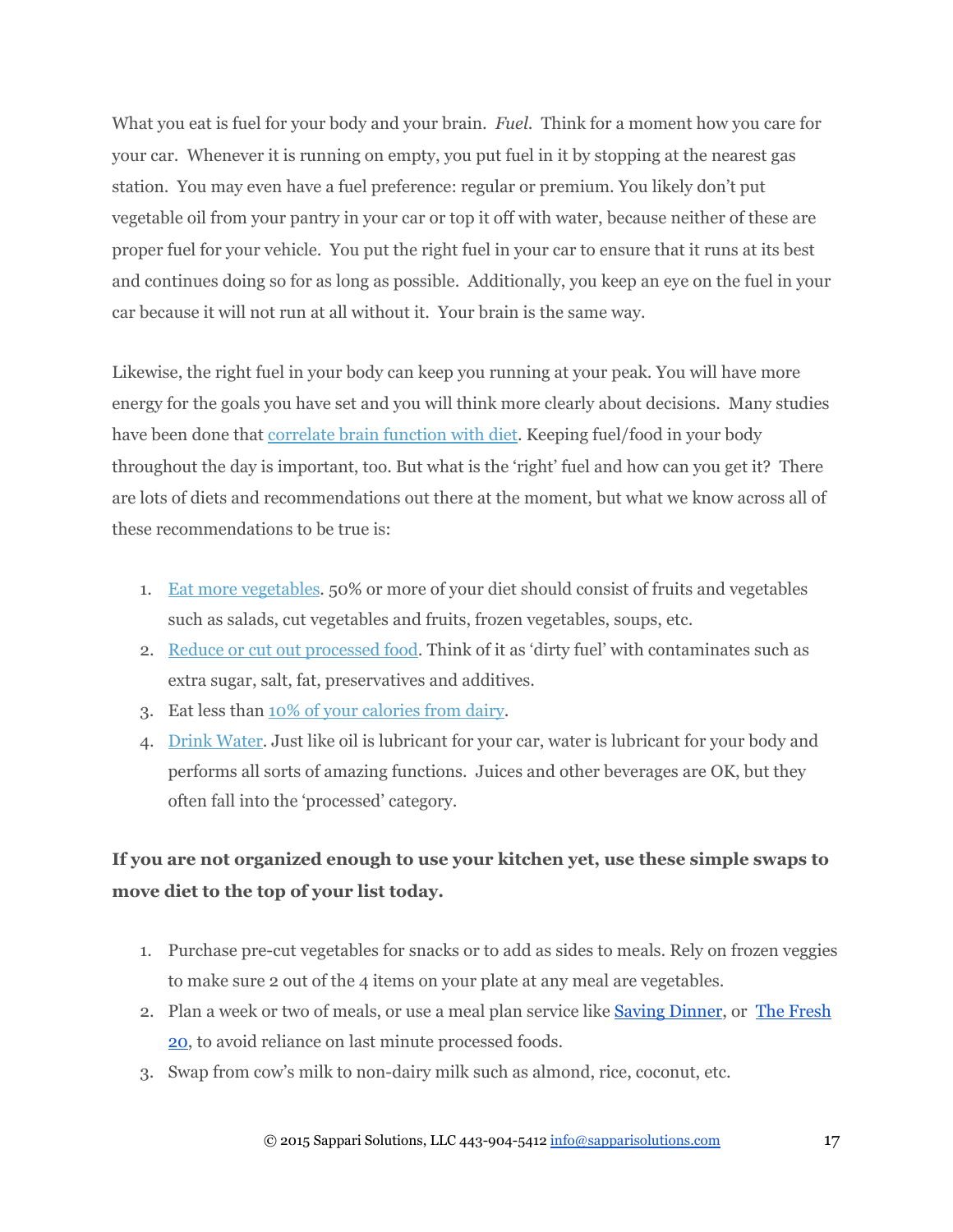4. Keep a reusable water bottle with you. You can refill it almost anywhere and always have water.

*Recommendation: "Eat food. Not too much. Mostly plants."*

*– Michael Pollan, In Defense of Food*

# **Exercise**



I know what you are saying. I can hear you right now! I don't have time to exercise. I can't get to the gym. I don't have the right clothes or gear or whatever it takes to get [started exercising.](http://www.webmd.com/fitness-exercise/features/train-your-brain-with-exercise) Exercise is the last piece of the puzzle to aid in your organization. Without movement in your day, getting your heart pumping, releasing chemicals in your brain such as serotonin and dopamine, your body and your brain start to suffer. Obvious effects of too little exercise include obesity or lethargy, however, the not so obvious effects are difficulty thinking clearly, anxiety, depression, lack of energy and lack of motivation.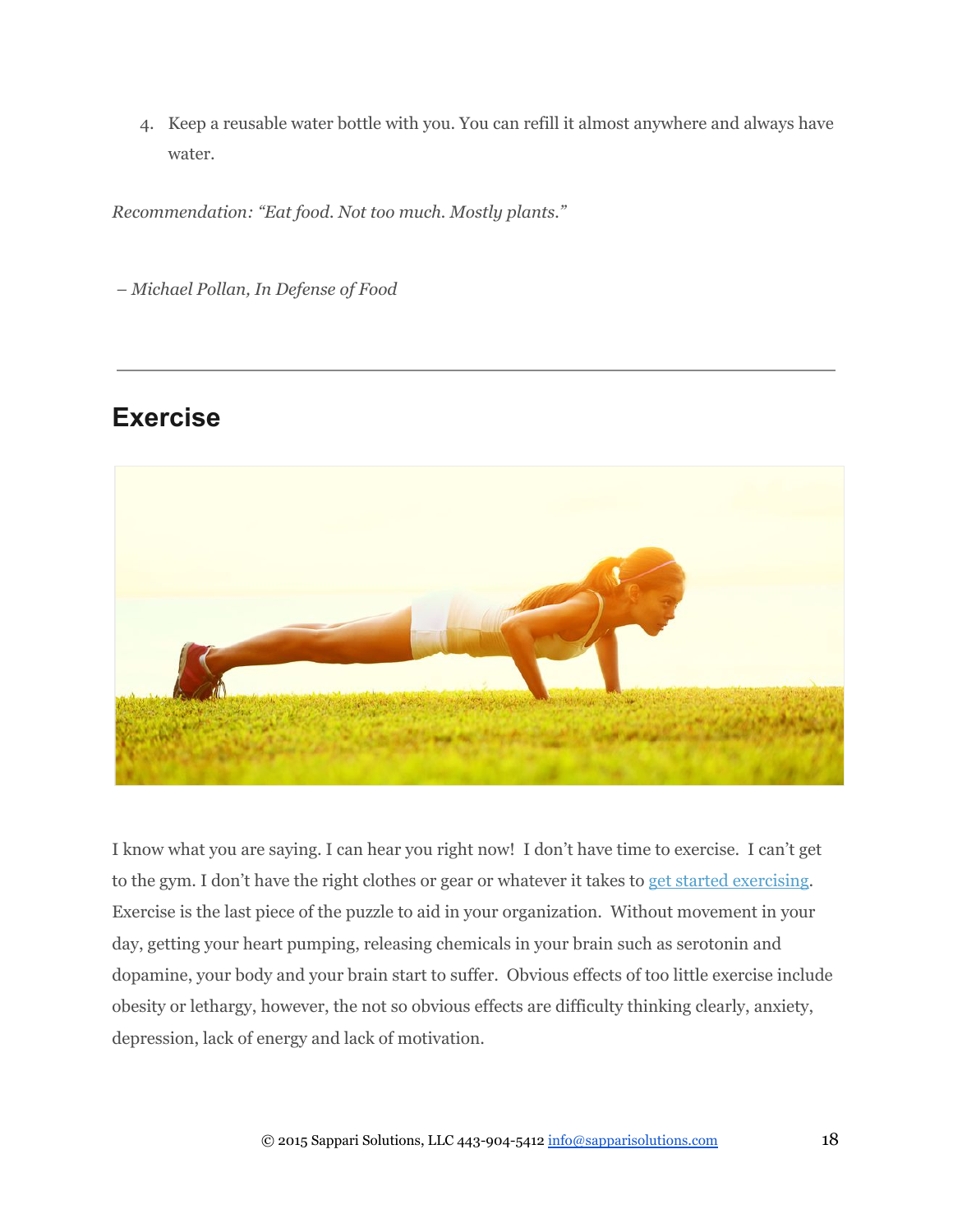Exercising helps you to burn the extra fuel in your body but it also strengthens bones, reduces your risk of cancer and heart disease, improves your mood, increases your ability to focus and allows you to live longer according to the [Centers for Disease Control.](http://www.cdc.gov/physicalactivity/everyone/health/)

And if you know you are ADHD or even suspect you are, aside from medications, exercise is the number one thing you can do to help ease your AD/HD symptoms and [increase](http://www.bakadesuyo.com/2011/12/what-activities-can-actually-make-you-smarter/) your brain [functioning](http://www.bakadesuyo.com/2011/12/what-activities-can-actually-make-you-smarter/).

But do not over-complicate it. The Mayo Clinic recommends 150 minutes of moderate exercise weekly. That is 30 minutes, five days a week or 21 minutes, 7 days a week. You do not have to join the gym or acquire fancy gear to get started on an exercise routine today. In fact, if exercise is not part of your daily routine, you should start slowly with small steps. For a truly inspiring story of how small steps lead to big change, check out [One Small Step](http://www.amazon.com/Small-Step-Change-Your-Life/dp/0761129235) Can Change Your Life.

## **If you are not organized enough to get moving yet, use these simple swaps to move exercise to the top of your list today.**

- 1. Put your exercise shoes next to your bed and think about the activity you would like to complete (just think and visualize, don't actually do it!) before you go to sleep.
- 2. Start by marching in place for just 1 minute before sitting down to work.
- 3. Consider talking to friends and family who can join you either as a support system or to [make your exercise social.](http://www.startwalkingnow.org/whystart_benefits_walking.jsp)

*To keep the body in good health is a duty… otherwise we shall not be able to keep our mind strong and clear.*

*– Buddha*